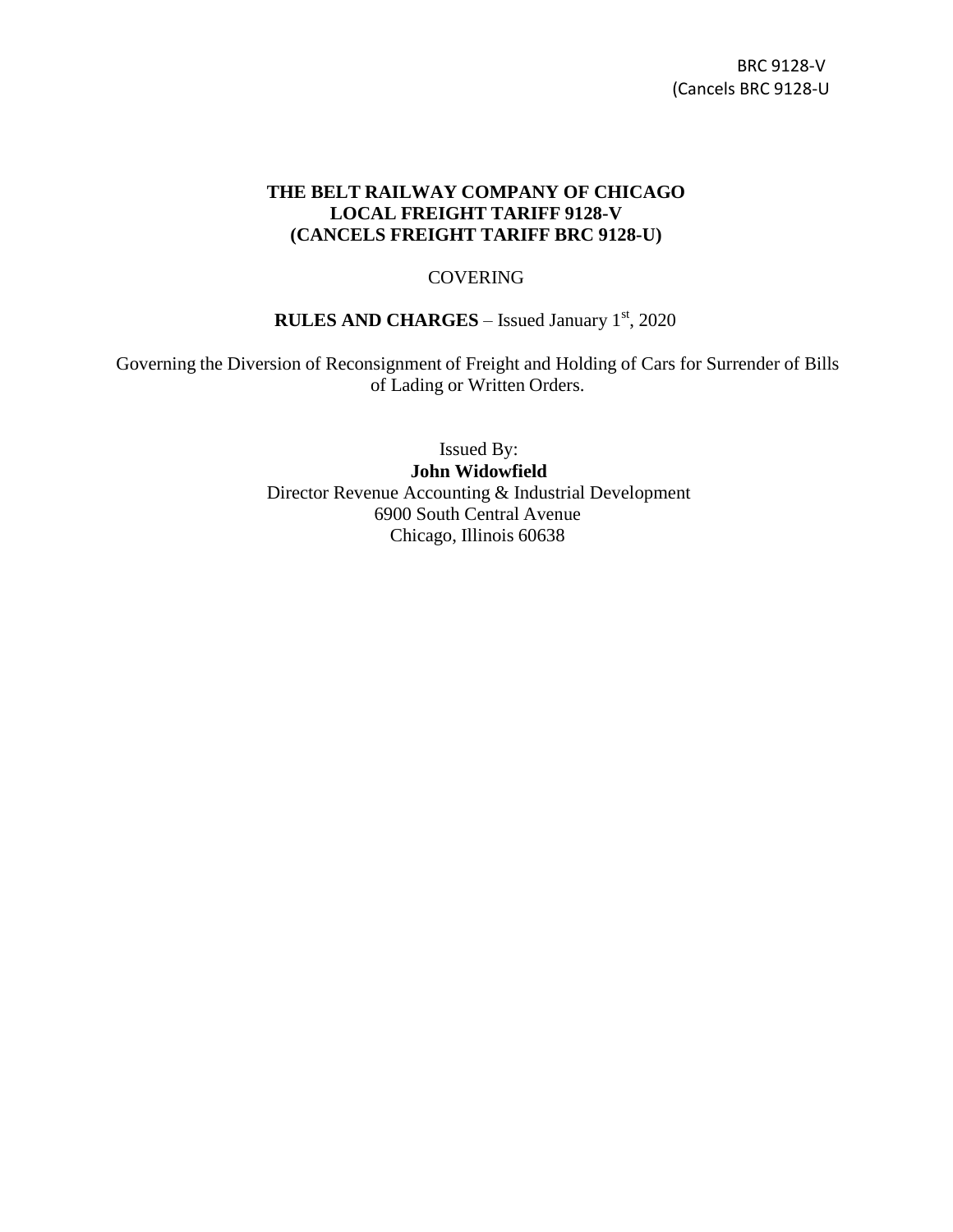| <b>ITEM</b> | <b>SUBJECT</b>       | <b>RULES AND CHARGES</b>                                           |
|-------------|----------------------|--------------------------------------------------------------------|
| 5           | <b>APPLICATION</b>   | (a) All carload traffic, including empty equipment on              |
|             |                      | its own wheels when moving on revenue billing, except              |
|             |                      | as stated under caption "EXCEPTIONS", may be                       |
|             |                      | diverted or reconsigned, or held for surrender of bills of         |
|             |                      | lading or written orders, as provided in Items 105, 110,           |
|             |                      | on this line, subject to the following rules, regulations          |
|             |                      | and charges.                                                       |
|             |                      | (b) These rules apply to a car which is in the possession          |
|             |                      | of this line, or while on its public delivery or other             |
|             |                      | tracks, or while the car is on private or assigned sidings         |
|             |                      | connected with this line.                                          |
|             |                      | (c) When an order under these rules is received by this            |
|             |                      | line, diligent effort will be made to locate the car and           |
|             |                      | effect the change desired while on this line, but such             |
|             |                      | line will not be responsible for failure to effect the             |
|             |                      | change ordered unless such failure is due to the error or          |
|             |                      | negligence of its employees.                                       |
|             |                      | (d) Freight will be considered as loaded on or in one car<br>when: |
|             |                      | (a) the length of same requires the use of more than               |
|             |                      | one car or                                                         |
|             |                      | (b) two cars are furnished in lieu of a single car                 |
|             |                      | ordered by the shipper, or                                         |
|             |                      | (c) The applicable classification of tariffs lawfully on           |
|             |                      | file with the Interstate Commerce or state Commissions             |
|             |                      | authorize the application of carload rates on freight in           |
|             |                      | excess of full carloads.                                           |
|             |                      | (e) If an order is received by this line and is                    |
|             |                      | subsequently changed or canceled by the consignor,                 |
|             |                      | consignee, owner or carrier delivering the car to the              |
|             |                      | BRC in switch movement before the car has been                     |
|             |                      | moved in execution of the order, it will not constitute a          |
|             |                      | diversion or reconsignment order under these rules, and            |
|             |                      | only the order governing and the charge applicable to              |
|             |                      | the subsequent order under which the car is moved will             |
|             |                      | be applied.                                                        |
| 10          | <b>DEFINITION OF</b> | The term "Diversion" or "Reconsignment" means:                     |
|             | <b>TERMS</b>         | (a) a change in the name of the consignee;                         |
|             |                      | (b) a change in the name of the consignor;                         |
|             |                      | (c) a change in the destination;                                   |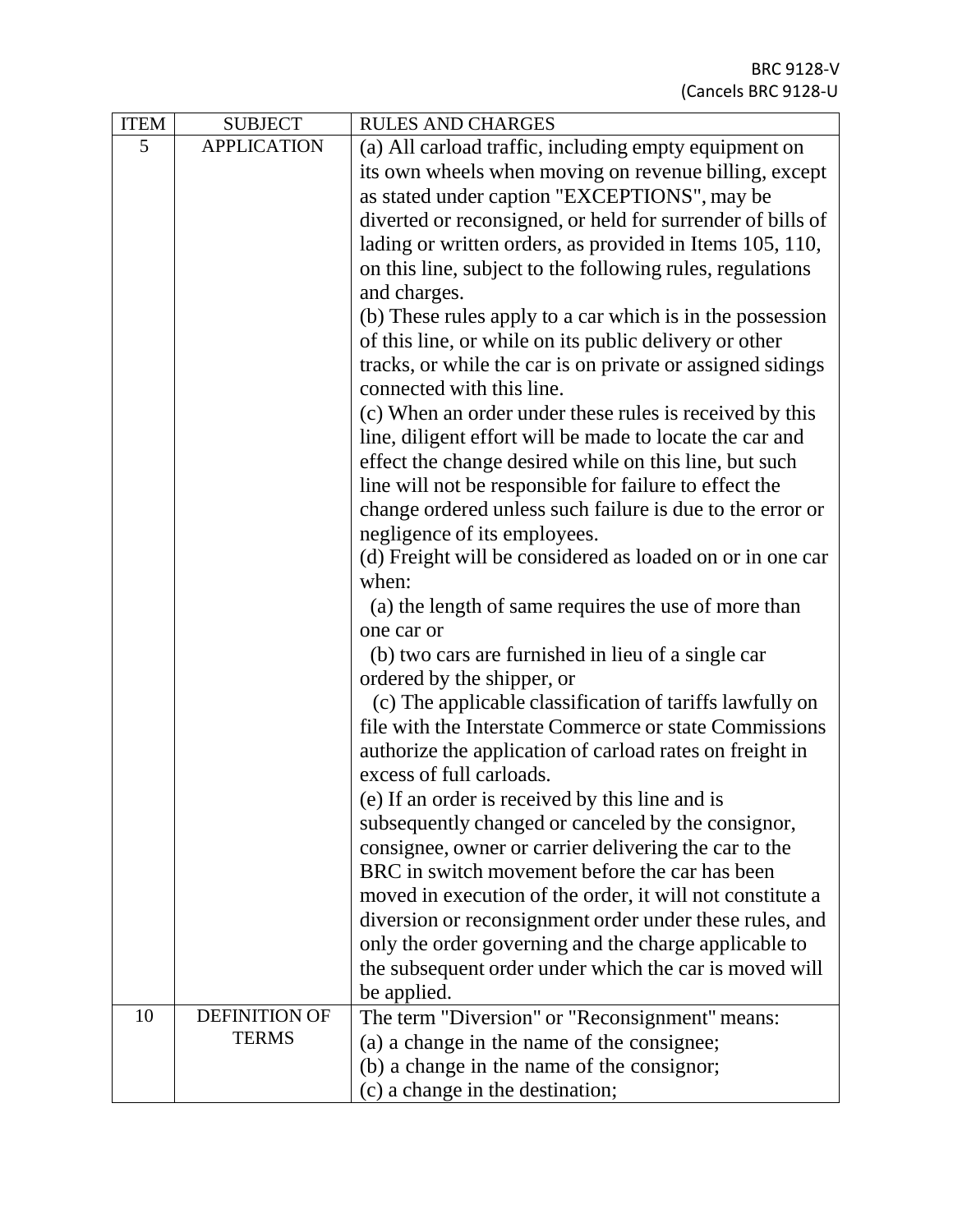|    |                   | (d) a change in the route at the request of the consignor,  |
|----|-------------------|-------------------------------------------------------------|
|    |                   | consignee, or owner;                                        |
|    |                   | (e) any other instructions given by consignor,              |
|    |                   | consignee, owner or carrier delivering the car to the       |
|    |                   | BRC in switch movement necessary to effect delivery         |
|    |                   | and requiring an addition to or a change in billing or an   |
|    |                   | additional movement of the car, or both.                    |
| 15 | <b>CONDITIONS</b> | The services herein authorized are subject to the           |
|    |                   |                                                             |
|    |                   | following conditions:                                       |
|    |                   | (a) That shipment has not broken bulk except such as        |
|    |                   | incident to an inspection thereof (see NOTE);               |
|    |                   | NOTE.--The term "broken bulk" as used herein is not         |
|    |                   | to be construed as applying to the removal of samples       |
|    |                   | of the lading of the cars for such purposes as              |
|    |                   | inspection, grading or testing (provided such samples       |
|    |                   | are not removed from the premises or property of this       |
|    |                   | line), nor to carload shipments stopped in transit under    |
|    |                   | tariff authority to partly unload or to complete loading.   |
|    |                   | (b) An order for diversion or reconsignment will not be     |
|    |                   | accepted under these rules at or to a station or to a point |
|    |                   | of delivery against which an embargo is in force, but a     |
|    |                   | shipment made under an authorized permit is not             |
|    |                   | subject to this condition;                                  |
|    |                   | (c) On a "Straight" bill of lading consignment, the         |
|    |                   | original bill of lading should be surrendered or other      |
|    |                   | proof of ownership established. Except as otherwise         |
|    |                   | provided in Item 105, on a shipment consigned "To           |
|    |                   | Order" an order to divert or reconsign under these rules    |
|    |                   | will not be effective until the original bill of lading is  |
|    |                   | surrendered for cancellation, endorsement, or exchange,     |
|    |                   | or in its absence, satisfactory bond of indemnity           |
|    |                   | executed in lieu thereof, or other approved security        |
|    |                   | given;                                                      |
|    |                   | (d) A request for diversion or reconsignment must be        |
|    |                   |                                                             |
|    |                   | made or confirmed in writing, and an order for              |
|    |                   | diversion or reconsignment which specified that             |
|    |                   | through rate is to be protected will not be construed as    |
|    |                   | obligating carriers to protect other than the lawful rate   |
|    |                   | and charges under these rules. (See Item 30);               |
|    |                   | When an order for diversion or reconsignment requires       |
|    |                   | the application of a rate and/or route which cannot be      |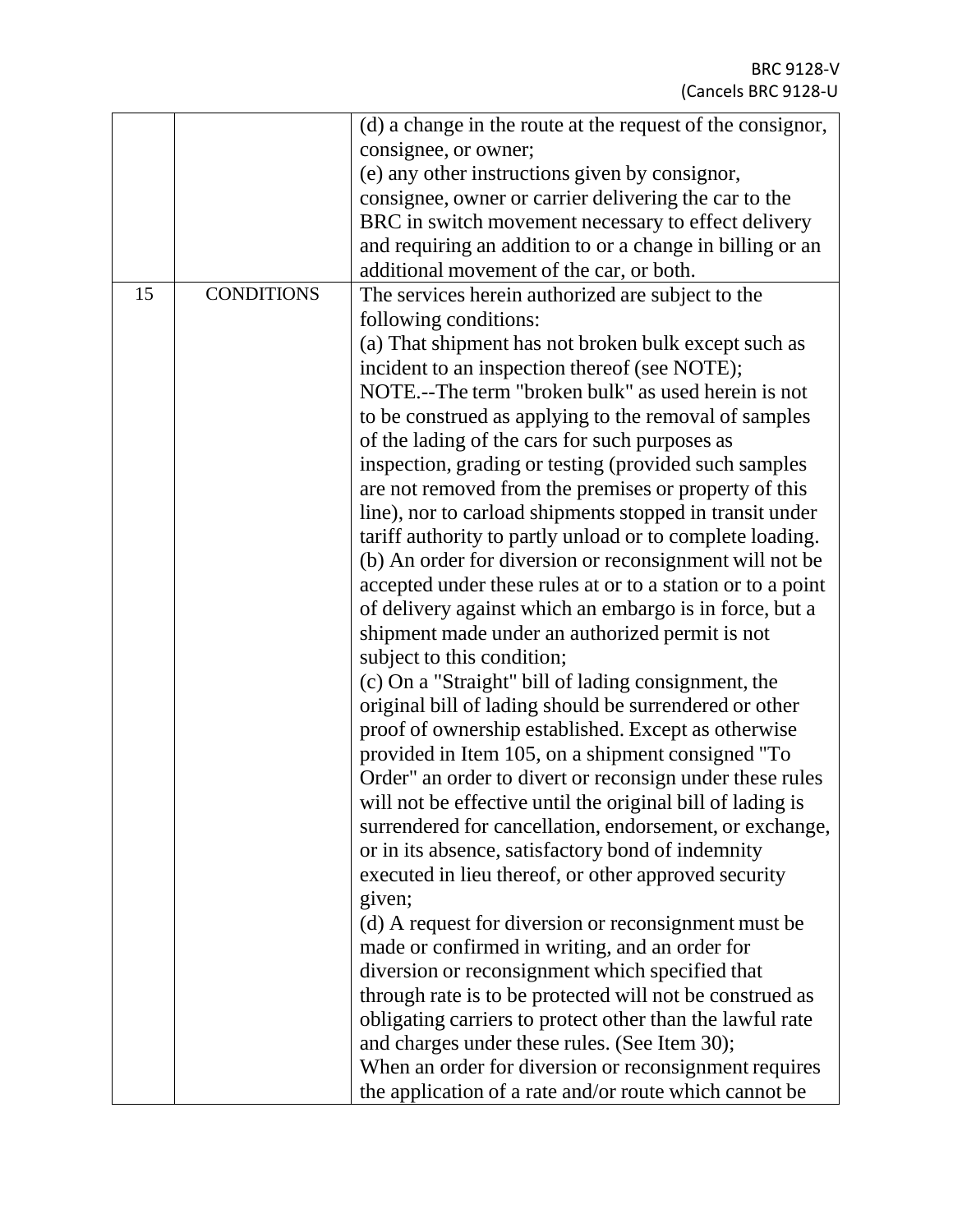|    |                   | lawfully applied via the point at which the diversion or  |
|----|-------------------|-----------------------------------------------------------|
|    |                   | reconsignment is made, prompt notice shall be given to    |
|    |                   | the party requesting the diversion or reconsignment;      |
|    |                   | and unless such order also contains the alternative of    |
|    |                   | forwarding car as originally billed the car will be       |
|    |                   | stopped for orders subject to the provisions of Item 60;  |
|    |                   | (e) That no back haul is involved except as expressly     |
|    |                   | provided in Item 95;                                      |
|    |                   | (f) All charges against the property, whether accrued or  |
|    |                   | accruing under these rules or otherwise, must be paid,    |
|    |                   | or guaranteed to the satisfaction of the carrier, by the  |
|    |                   | party or parties requesting the diversion or              |
|    |                   | reconsignment before car is diverted or reconsigned.      |
| 20 | <b>EXCEPTIONS</b> | NO DIVERSION OR RECONSIGNMENT CHARGE                      |
|    |                   | <b>WILL BE MADE:</b>                                      |
|    |                   | (a) For a single diversion or reconsignment if order for  |
|    |                   | such diversion or reconsignment is received by local      |
|    |                   | freight agent at initial billing point in time to permit  |
|    |                   | instructions to be given to yard employees before car     |
|    |                   | leaves the yard at such initial billing point;            |
|    |                   | (b) Where the car is placed for delivery at destination,  |
|    |                   | and an order for the delivery of the contents thereof to  |
|    |                   | other than the billed consignee is or has been presented  |
|    |                   | to and accepted by the agent of this line at destination, |
|    |                   | and no additional movement of the car is required;        |
|    |                   | (c) Where a change in route is made necessary by          |
|    |                   | embargo placed against the billed destination or route    |
|    |                   | thereto subsequent to acceptance of the car by carrier at |
|    |                   | point of origin;                                          |
|    |                   | (d) Where all charges have been paid to billed            |
|    |                   | destination and delivery accepted, and a new bill of      |
|    |                   | lading (not an exchange bill of lading) issued to a new   |
|    |                   | destination on basis of the rate (not proportional        |
|    |                   | reshipping, or transshipping rate applicable on traffic   |
|    |                   | originating beyond the new point of origin) applicable    |
|    |                   | from the new point of origin shown in the new bill of     |
|    |                   | lading, and without any carrier or agent of the carrier   |
|    |                   | acting for the shipper. Such transaction will not be      |
|    |                   | considered as a diversion or reconsignment under these    |
|    |                   | rules.                                                    |
|    |                   | (e) When the combination of tariff rates applicable on a  |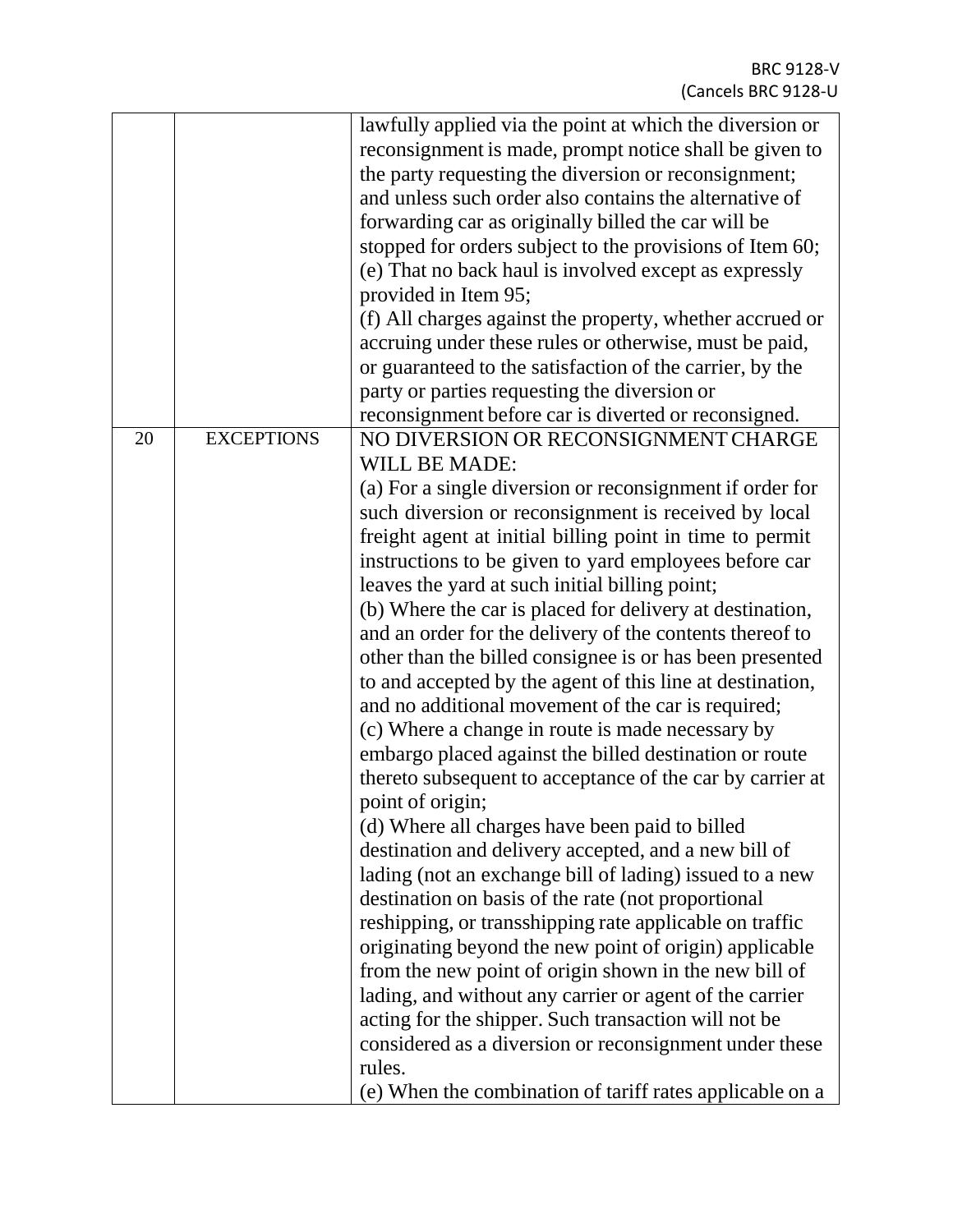|    |                       | shipment terminating at and on a shipment originating        |
|----|-----------------------|--------------------------------------------------------------|
|    |                       | at the point of diversion or reconsignment is charged.       |
|    |                       |                                                              |
| 25 | <b>TRANSFER OF</b>    | Transfers and waybills covering a car diverted or            |
|    | <b>WAYBILLS</b>       | reconsigned under these rules, also freight bills where      |
|    |                       | the reconsignment charge is to be collected from the         |
|    |                       | consignee, should bear separate notation stating where       |
|    |                       | and when the diversion or reconsignment was affected,        |
|    |                       | and what charges, if any were assessed.                      |
| 30 | <b>APPLICATION OF</b> | Where the through rate is authorized under rules, it is      |
|    | <b>FREIGHT RATES</b>  | the applicable rate (local rate, joint rate, or combination  |
|    |                       | of rates including intermediate rates) in effect on date     |
|    |                       | of shipment from point of origin over the route of           |
|    |                       | movement via the diversion or reconsignment point to         |
|    |                       | final destination. (See Item 45).                            |
| 35 | <b>DEMURRAGE</b>      | Cars stopped, diverted or reconsigned under these rules      |
|    | <b>AND TRACK</b>      | also will be subject to demurrage and track storage          |
|    | <b>STORAGE</b>        | charges lawfully in effect at the point where stopping,      |
|    |                       | diversion or reconsignment is accomplished.                  |
| 40 | <b>SWITCHING</b>      | If an order under these rules is affected after arrival of a |
|    | <b>CHARGES</b>        | car at the billed destination and after such car has been    |
|    |                       | delivered to a connecting road, which necessitates the       |
|    |                       | return of the car to this line or the movement to another    |
|    |                       | or different connecting line, the published switching        |
|    |                       | charge (see Note) of such connecting road or roads will      |
|    |                       | be in addition to the other charges provided herein.         |
|    |                       | Where the combination of local or proportional rates is      |
|    |                       | applied to and from the diversion or reconsignment           |
|    |                       | point, switching charges at such point will be added or      |
|    |                       | absorbed to the same extent as is authorized in              |
|    |                       | connection with the rate to and the rate from the            |
|    |                       | diversion or reconsignment point.                            |
|    |                       | NOTE .-- This carrier will assess a charge of \$229.00 per   |
|    |                       | car when it has no published switching charge for a          |
|    |                       | switching service which it performs in the necessary         |
|    |                       | movement of a diverted or reconsigned car handled            |
|    |                       | under the diversion or reconsignment rules of                |
|    |                       | connecting road-haul carriers; and such charge will          |
|    |                       | accrue to this carrier.                                      |
| 45 | <b>CHANGE IN</b>      | (a) Only one change in destination at the applicable rate    |
|    | <b>DESTINATION</b>    | (see Item 30) from point of origin to final destination      |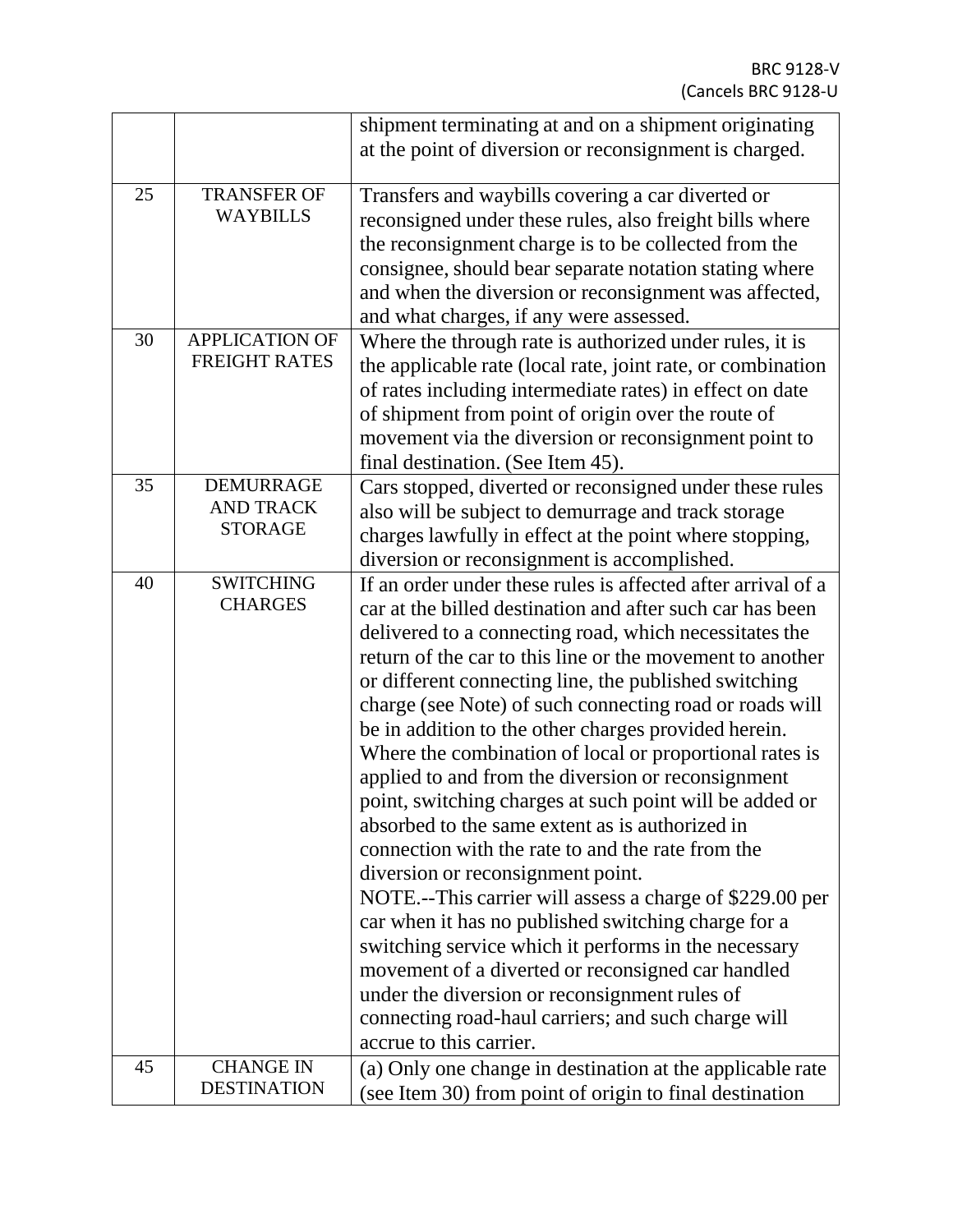|    |                      | will be permitted by this line under these rules, and       |
|----|----------------------|-------------------------------------------------------------|
|    |                      | then only provided the car has not had a previous           |
|    |                      | change in destination while on the line of other carriers   |
|    |                      | after leaving the initial billing point (see Item 60).      |
|    |                      | (b) Except as provided in paragraph (c) of this rule, if,   |
|    |                      | after car has had one change in destination after leaving   |
|    |                      | the initial billing point, the destination is again changed |
|    |                      | upon request of consignor, consignee, or owner, the         |
|    |                      | shipment will be treated as a new shipment from the         |
|    |                      | point at which the second or subsequent change in           |
|    |                      | destination is accomplished and will be subject to the      |
|    |                      | tariff rates to and from such point applicable on a         |
|    |                      | shipment terminating at and on a shipment originating       |
|    |                      | at such point, plus all charges previously accrued.         |
|    |                      | (c) If a car is stopped short of the billed destination     |
|    |                      | after it has had one change in destination, it will be      |
|    |                      | subject to the tariff rates applicable on a shipment        |
|    |                      | terminating at and on a shipment originating at the         |
|    |                      | point at which the first change in destination was          |
|    |                      |                                                             |
|    |                      | accomplished, plus all charges previously accrued.          |
|    |                      | (d) If a car which has had one previous change in           |
|    |                      | destination is stopped at a point short of the billed       |
|    |                      | destination for the purpose of partial unloading under      |
|    |                      | proper tariff authority, and is there completely            |
|    |                      | unloaded, the transaction will not be considered as a       |
|    |                      | second change in destination under paragraph (b) or (c)     |
|    |                      | of this rule, but a charge of \$114.00 per car will be      |
|    |                      | assessed, plus all charges previously accrued, and the      |
|    |                      | point of unloading will be considered the final             |
|    |                      | destination in rating the shipment.                         |
| 50 | <b>CHANGE IN</b>     | A change in the name of the consignor with no other         |
|    | <b>NAME OF</b>       | change in billing instructions will be permitted at a       |
|    | <b>CONSIGNOR</b>     | charge of \$114.00 per car.                                 |
| 55 | <b>DIVERSION OR</b>  | If a car is diverted or reconsigned in transit prior to     |
|    | <b>RECONSIGNMENT</b> | arrival at original destination, the through rate (Item 30) |
|    | <b>IN TRANSIT</b>    | will be applied, plus a charge of \$114.00 per car for      |
|    |                      | such service.                                               |
| 60 | <b>STOPPING IN</b>   | (a) Except as otherwise provided in Item 45, if on          |
|    | <b>TRANSIT</b>       | request of consignor, consignee or owner, a car is          |
|    |                      | stopped for orders for the purpose of delivery or           |
|    |                      | diversion or reconsignment or reforwarding prior to the     |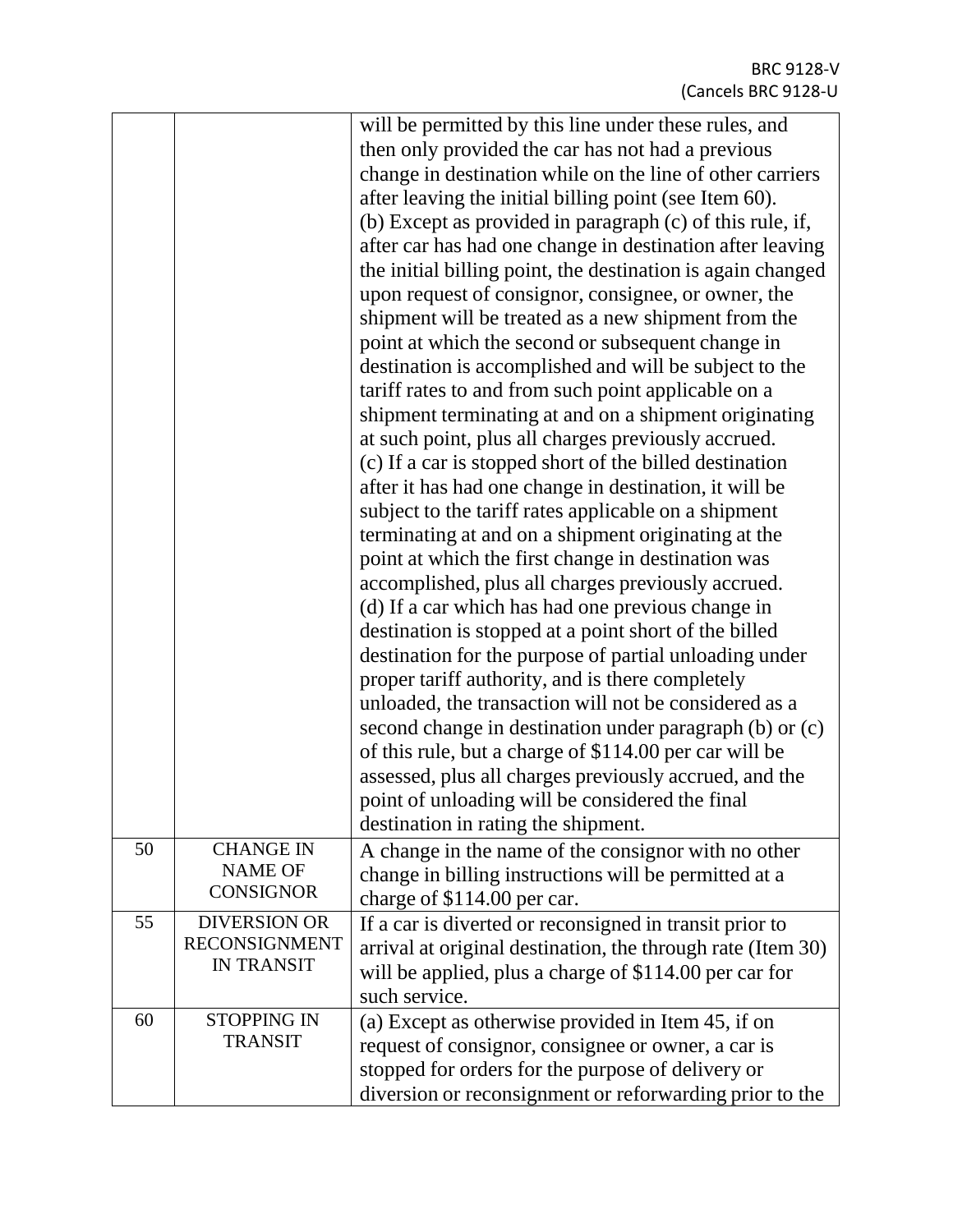|    |                      | arrival at original billed destination, a charge of          |
|----|----------------------|--------------------------------------------------------------|
|    |                      | \$114.00 per car will be made for such service and the       |
|    |                      | point where the car is stopped will be considered the        |
|    |                      | original destination of the freight, and notice will be      |
|    |                      | sent, or given, to the party (at the post office address     |
|    |                      | designated by him) on whose order car is held. If the        |
|    |                      | car is subsequently forwarded from point at which held,      |
|    |                      | the provisions of Items 70 and/or 95, as the case may        |
|    |                      | be, will also be applied. The service of stopping as         |
|    |                      | provided in this rule will not prevent one change of         |
|    |                      | destination under the provisions of Item 45.                 |
|    |                      | (b) If, after arrival at billed destination, car is withheld |
|    |                      | from placement on request of consignor, consignee, or        |
|    |                      | owner, no charge will be made for such service but the       |
|    |                      | point at which car is held will be considered the            |
|    |                      | destination of the car and notice will be sent, or given,    |
|    |                      | to the party (at the post office address designated by       |
|    |                      | him) on whose order car is held. If the car is               |
|    |                      | subsequently placed for unloading, or is forwarded           |
|    |                      | from the point at which held, the provisions of Item 70      |
|    |                      | will also be applied. The service of withholding from        |
|    |                      | placement as provided in this rule will not prevent one      |
|    |                      | change in destination under the provisions of Item 45.       |
|    |                      |                                                              |
|    |                      | (c) If a car is stopped or held by this line without         |
|    |                      | specific instructions from the consignor, consignee, or      |
|    |                      | owner, for the purpose of obtaining diversion or             |
|    |                      | reconsignment orders, at any point intermediate to the       |
|    |                      | destination to which the car is consigned, no charge         |
|    |                      | will be made for the stop, but the point at which car is     |
|    |                      | stopped or held will be considered as the destination of     |
|    |                      | the car and any diversion or reconsignment effected at       |
|    |                      | the request of consignor, consignee, or owner will be        |
|    |                      | made under the provisions of Items 70, and/or 95, as         |
|    |                      | the case may be, except that if the consignor, consignee     |
|    |                      | or owner requests that the car be forwarded over the         |
|    |                      | same route and to the same consignee and destination         |
|    |                      | as originally billed and it is actually so forwarded, such   |
|    |                      | forwarding will not be considered as a diversion or          |
|    |                      | reconsignment under these rules.                             |
| 70 | <b>DIVERSION OR</b>  | If a car is diverted or reconsigned on orders placed with    |
|    | <b>RECONSIGNMENT</b> | local freight agent, or other designated officer, after      |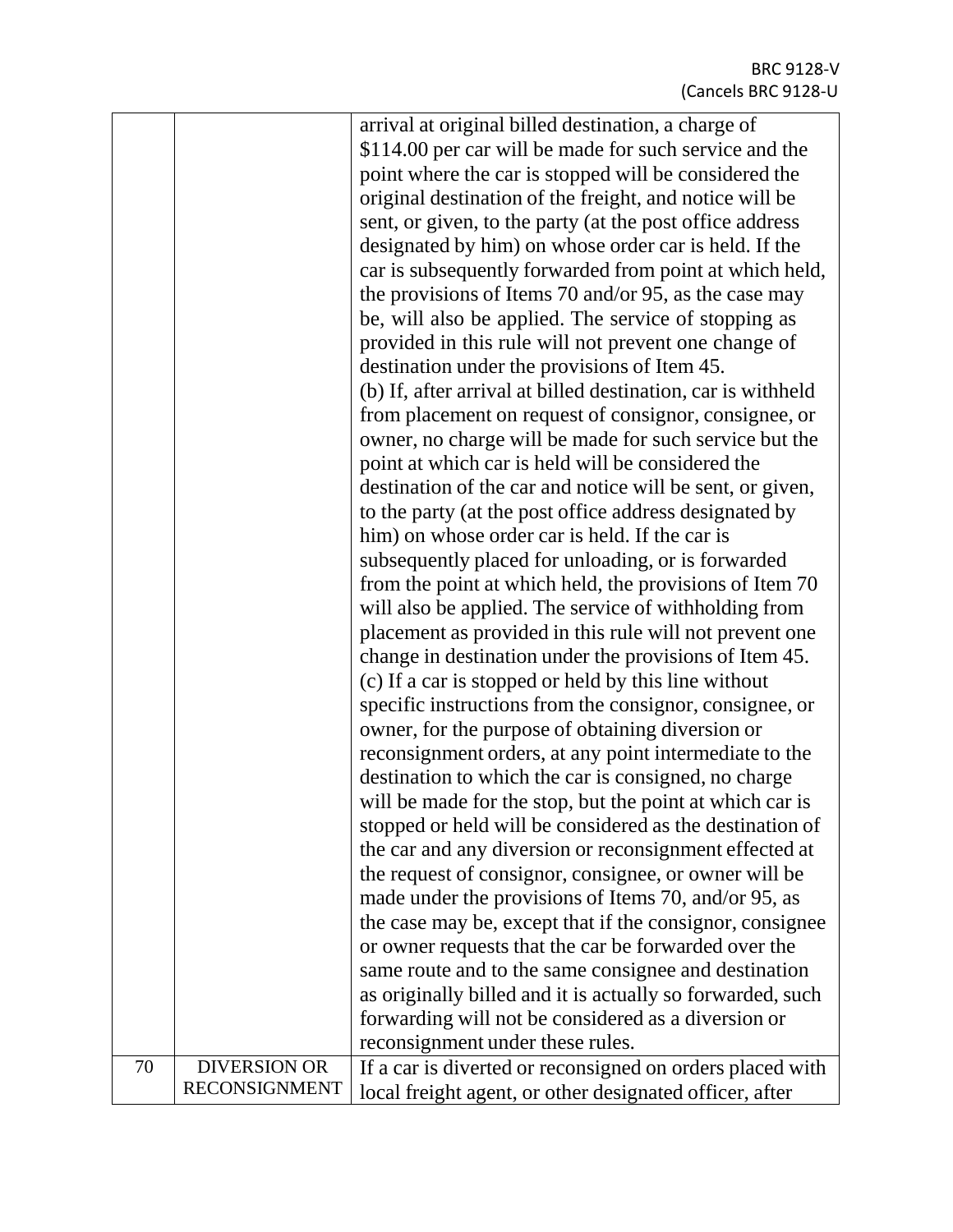|     | <b>BEFORE</b>                          | arrival of the car at billed destination, but before        |
|-----|----------------------------------------|-------------------------------------------------------------|
|     | <b>PLACEMENT</b>                       | placement for unloading, the through rate (Item 30) will    |
|     |                                        | be applied and a charge of \$229.00 per car will be made    |
|     |                                        | for such service.                                           |
| 75  | <b>METHOD OF</b>                       | As this tariff is supplemented, numbered items with         |
|     | <b>CANCELING</b>                       | letter suffixes cancel correspondingly numbered items       |
|     | <b>ITEMS</b>                           | in the original tariff or in a prior supplement. Letter     |
|     |                                        | suffixes will be used in alphabetical sequence starting     |
|     |                                        | with A.                                                     |
|     |                                        | Example: Item 100-A cancels Item 100, and Item 200-         |
|     |                                        | B cancels Item 200-A in a prior supplement, which in        |
|     |                                        | turn canceled Item 200.                                     |
| 85  | <b>DIVERSION OR</b>                    | If a car has been placed for unloading at original billed   |
|     | <b>RECONSIGNMENT</b>                   | destination and is subsequently forwarded without           |
|     | <b>AFTER</b>                           |                                                             |
|     | <b>PLACEMENT</b>                       | being unloaded, it will be subject to the published tariff  |
|     |                                        | rates/charges applicable for both the shipment              |
|     |                                        | terminating on the BRC and also the shipment                |
|     |                                        | originating on the BRC.                                     |
| 95  | <b>BACK-HAUL</b><br><b>RULE</b>        | (a) Before Placement: If a car is diverted or               |
|     |                                        | reconsigned before placement for unloading, the             |
|     |                                        | through rate (Item 30) will be applied from original        |
|     |                                        | shipping point to final destination which would apply in    |
|     |                                        | the absence of the out-of-line service, plus the            |
|     |                                        | applicable rates (or back-haul rates, if any), to cover the |
|     |                                        | back-haul service in each direction, plus charge of         |
|     |                                        | \$229.00 per car, but not in excess of the full             |
|     |                                        | combination of tariff rates applicable on a shipment        |
|     |                                        | terminating at and on a shipment originating at the         |
|     |                                        | point of diversion or reconsignment, without the            |
|     |                                        | addition of diversion or reconsignment charge.              |
|     |                                        | (b) After Placement: If a car has been placed for           |
|     |                                        | unloading at original billed destination and is             |
|     |                                        | forwarded therefrom without being unloaded, it will be      |
|     |                                        | subject to the tariff rates applicable on a shipment        |
|     |                                        | terminating at and on a shipment originating at the         |
|     |                                        | point of diversion or reconsignment.                        |
| 105 | "ORDER-NOTIFY"                         | Except on cars consigned to or ordered for delivery on      |
|     | <b>SHIPMENTS HELD</b>                  | public delivery tracks, shipments covered by "Order" or     |
|     | FOR SURRENDER                          | "Order-Notify" bills of lading placed on hold tracks and    |
|     | OF BILL OF                             | held only for surrender of bill of lading (without          |
|     | <b>LADING AT</b><br><b>DESTINATION</b> | involving any change in or addition to original billing     |
|     |                                        |                                                             |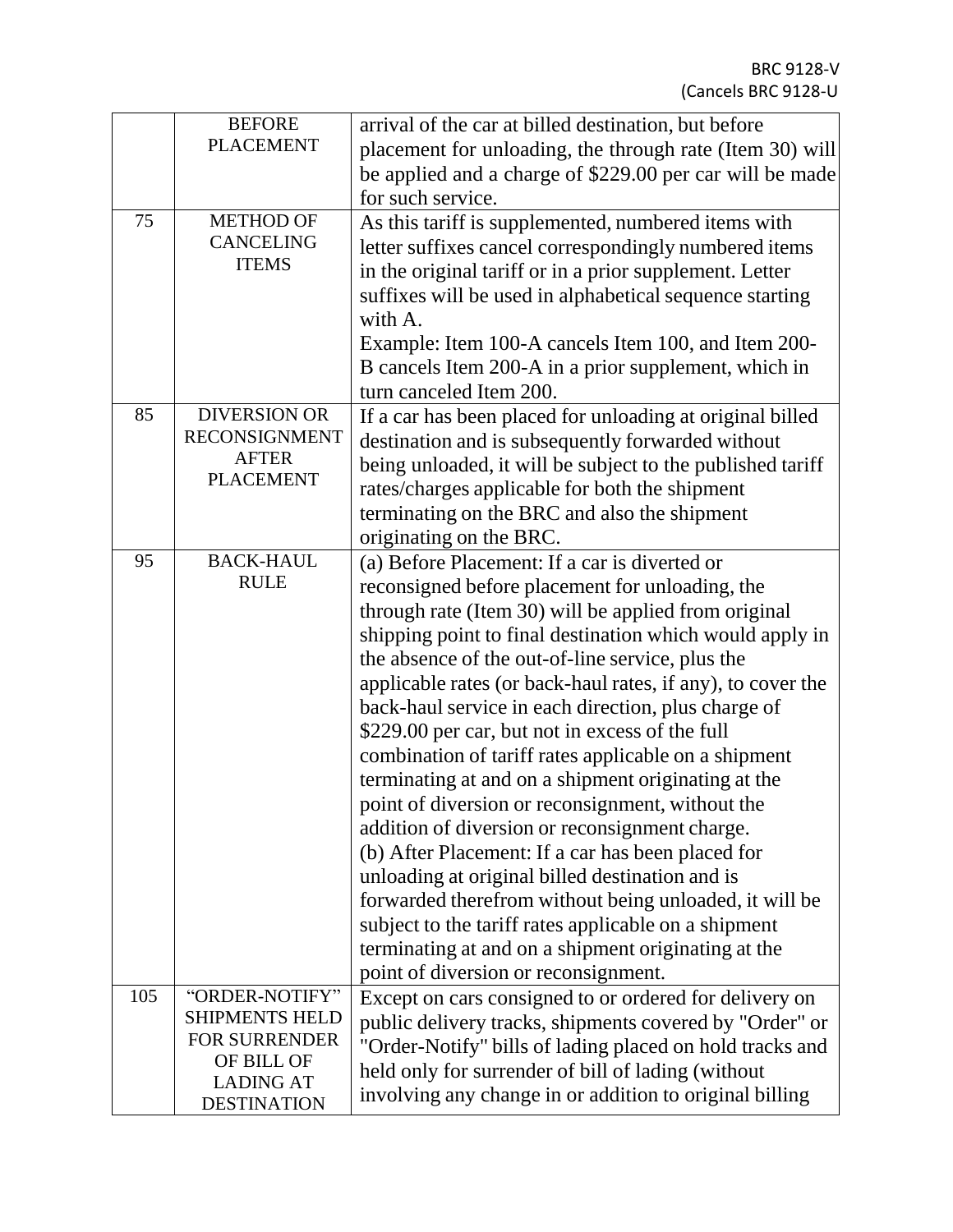|  | instructions) and necessitating subsequent movement of<br>the car to place of delivery, will be subject to the<br>following:                                                                                                                                                                                                                                                                                                                                                                                                                                                                                                           |
|--|----------------------------------------------------------------------------------------------------------------------------------------------------------------------------------------------------------------------------------------------------------------------------------------------------------------------------------------------------------------------------------------------------------------------------------------------------------------------------------------------------------------------------------------------------------------------------------------------------------------------------------------|
|  | (a) No charge will be made if bill of lading is<br>surrendered to local freight agent or other authorized<br>representative at destination direct by consignee or<br>owner, or indemnity bond executed in lieu thereof or<br>other satisfactory assurance given carrier (see Note 2) in<br>time to permit instructions to move the cars<br>to be given to the yard employees prior to the<br>expiration of 24 hours after the first 7:00 A.M. after the<br>day on which notice of arrival is sent, or given to the<br>consignee or party entitled to receive same. (See<br>Exceptions 1 and 2 and Notes 1, 2, and 3).                  |
|  | (b) A charge of \$229.00 per car will be made if bill of<br>lading is not surrendered to local freight agent or other<br>authorized representative at destination direct by<br>consignee or owner, or indemnity bond executed in lieu<br>thereof, or other satisfactory assurance given carrier<br>(see Note 2) in time to permit instructions to move the<br>car to be given yard employees prior to the expiration<br>of 24 hours after the first 7:00 A.M. after the day on<br>which notice of arrival is sent, or given, to the<br>consignee or party entitled to receive same. (See<br>Exceptions 1 and 2 and Notes 1, 2, and 3). |
|  | EXCEPTION 1.-If bill of lading or indemnity bond or<br>other satisfactory assurance in lieu of the original bill of<br>lading is not surrendered to local freight agent or other<br>authorized representative at destination direct by<br>consignee or owner, but is surrendered to agent at<br>billing point or other authorized representative at other<br>than destination, the following charges will be assessed:                                                                                                                                                                                                                 |
|  | (a) If bill of lading or indemnity bond or other<br>satisfactory assurance in lieu of the original bill of<br>lading is surrendered in time to permit instructions to<br>be transmitted so as to reach yard employees at<br>destination prior to the expiration of 24 hours after the<br>first 7:00 A.M. after the day on which notice of arrival                                                                                                                                                                                                                                                                                      |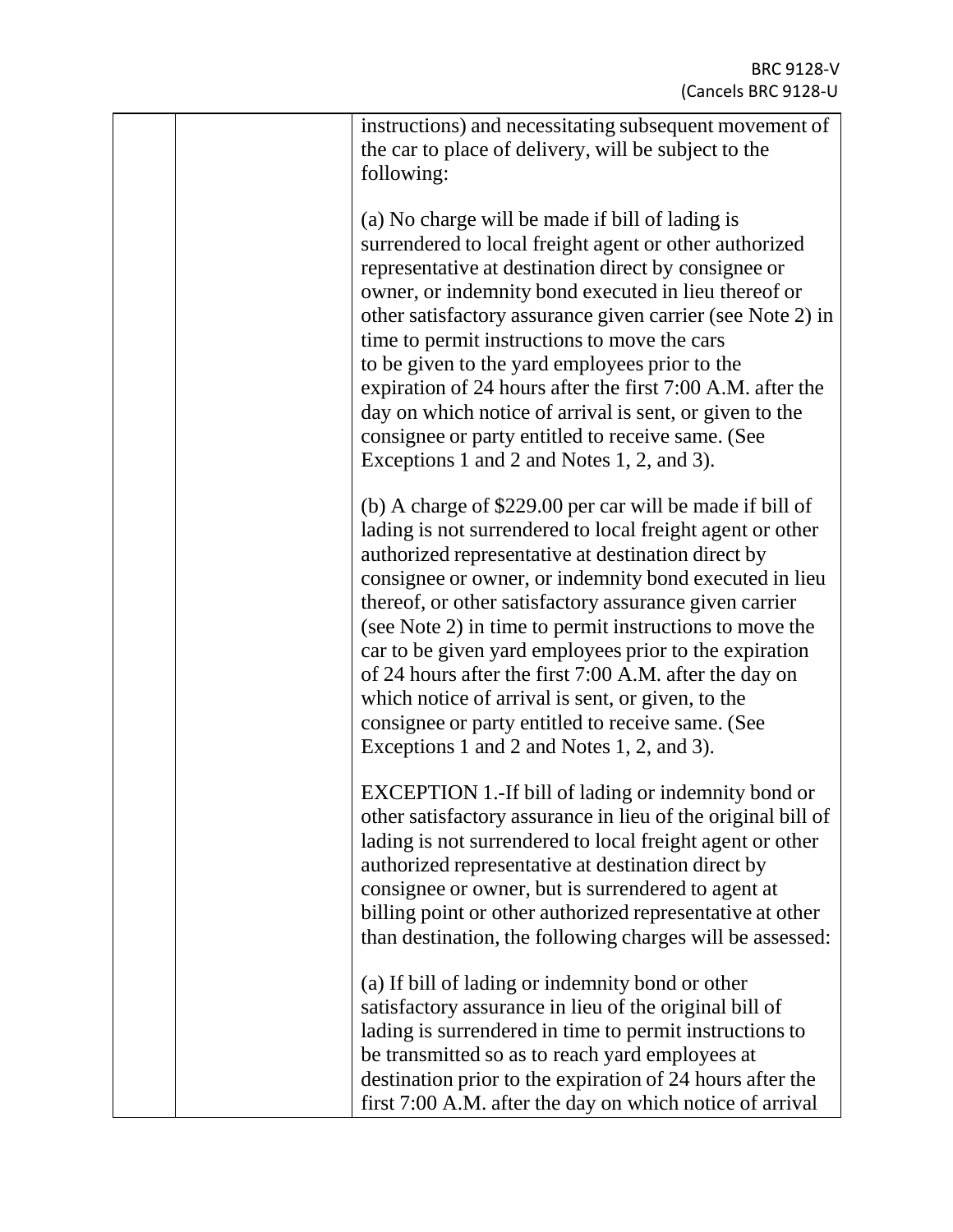|  | is sent, or given, to the consignee or party entitled to<br>receive same, \$114.00 per car. (See Note 1).                                                                                                                                                                                                                                                                                                                                                                                                           |
|--|---------------------------------------------------------------------------------------------------------------------------------------------------------------------------------------------------------------------------------------------------------------------------------------------------------------------------------------------------------------------------------------------------------------------------------------------------------------------------------------------------------------------|
|  | (b) If bill of lading or indemnity bond or other<br>satisfactory assurance in lieu of the original bill of<br>lading is not received in time to permit instructions to<br>be transmitted so as to reach yard employees at<br>destination prior to the expiration of 24 hours after the<br>first 7:00 A.M. after the day on which notice of arrival<br>is sent, or given, to the consignee or party entitled to<br>receive same \$229.00 per car. (See Note 1.).                                                     |
|  | EXCEPTION 2.-When a single change in the name of<br>the consignor and/or consignee at destination (and/or a<br>single change in or a single addition to the designation<br>of place of delivery at destination) is made after arrival<br>at destination, and bill of lading is surrendered at the<br>time such order is given, the provisions of this rule will<br>not apply except as provided in Exception 1. Rules and<br>charges provided in Item 70 will apply.                                                |
|  | NOTE 1.-In computing time, Sundays and legal<br>holidays (National, State and Municipal), but not half-<br>holidays, will be excluded. When a legal holiday falls<br>on Sunday, the following Monday will be excluded.                                                                                                                                                                                                                                                                                              |
|  | NOTE 2.-When the original bill of lading covering an<br>"Order-Notify" shipment is not available, the shipment<br>may be delivered upon an indemnity bond (either<br>individual or blanket), or other satisfactory security in<br>lieu of the bill of lading; provided that where a bond is<br>executed a condition of the same shall be that the bill of<br>lading will be obtained and surrendered immediately<br>upon receipt of advice by the party executing the same<br>that the bill of lading is available. |
|  | It is not intended that the provisions of this Note will in<br>any way modify the application of Rule 7 of the<br>Uniform Freight Classification UFC 6000-Series,<br>issued by National Railroad Freight Committee, Agent.                                                                                                                                                                                                                                                                                          |
|  | NOTE 3.-This rule applies on all freight shipped at                                                                                                                                                                                                                                                                                                                                                                                                                                                                 |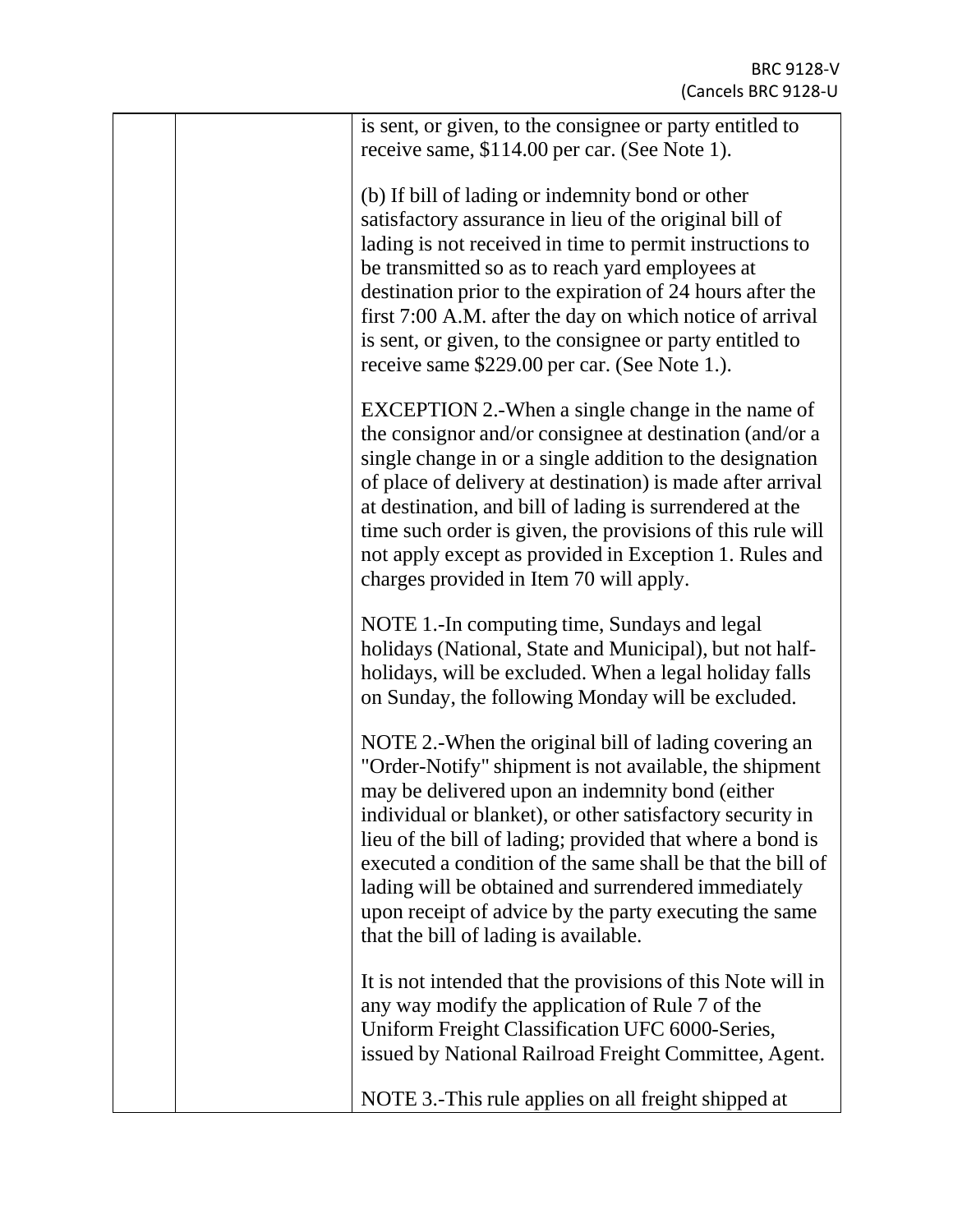|     |                       | carload, less than carload or any quantity rating when a    |
|-----|-----------------------|-------------------------------------------------------------|
|     |                       | car is provided for the movement or delivery of such        |
|     |                       | shipments, when consigned to or ordered for delivery to     |
|     |                       | other than public delivery tracks, and where such           |
|     |                       |                                                             |
|     |                       | freight is actually delivered in such car, to one           |
|     |                       | consignee at one destination, regardless of weight          |
|     |                       | thereof.                                                    |
| 110 | <b>SHIPMENTS ON</b>   | Except on cars consigned to or ordered for delivery on      |
|     | <b>STRAIGHT BILLS</b> | public delivery tracks, shipments covered by straight       |
|     | OF LADING HELD        | bills of lading showing consignment to one party with       |
|     | <b>AT DESTINATION</b> | instructions therein, or on which instructions are          |
|     | <b>FOR SURRENDER</b>  |                                                             |
|     | OF BILL OF            | otherwise given to:                                         |
|     | <b>LADING OR</b>      |                                                             |
|     | <b>WRITTEN ORDER</b>  | (1) Notify or advise another party and deliver only         |
|     |                       | upon surrender of written order, or                         |
|     |                       | (2) Deliver only upon surrender of the original bill of     |
|     |                       | lading, or when                                             |
|     |                       | (3) Consigned in any other manner which imposes             |
|     |                       | upon the carrier the obligation not to make delivery        |
|     |                       |                                                             |
|     |                       | except upon surrender of original bill of lading or         |
|     |                       | written order (placed on hold tracks and held only for      |
|     |                       | surrender of bill of lading, or written order), as the case |
|     |                       | may be (without involving any change in or addition to      |
|     |                       | original billing instructions) and necessitating            |
|     |                       | subsequent movement of the car to place of delivery,        |
|     |                       | will be subject to the following:                           |
|     |                       |                                                             |
|     |                       | (a) No charge will be made if bill of lading or written     |
|     |                       | order, as the case may be, is surrendered to local freight  |
|     |                       | agent or other authorized representative at destination     |
|     |                       | direct by consignee or owner, or indemnity bond             |
|     |                       | executed in lieu thereof or other satisfactory assurance    |
|     |                       | given carrier (see Note 2) in time to permit instructions   |
|     |                       | to move the car to be given the yard employees prior to     |
|     |                       |                                                             |
|     |                       | the expiration of 24 hours after the first 7:00 A.M. after  |
|     |                       | the day on which notice of arrival is sent, or given, to    |
|     |                       | the consignee or party entitled to receive the same. (See   |
|     |                       | Exceptions 1 and 2 and Notes 1, 2, and 3).                  |
|     |                       | (b) A charge of \$229.00 per car will be made if bill of    |
|     |                       | lading or written order, as the case may be, is not         |
|     |                       | surrendered to local freight agent or other authorized      |
|     |                       | representative at destination direct by consignee or        |
|     |                       |                                                             |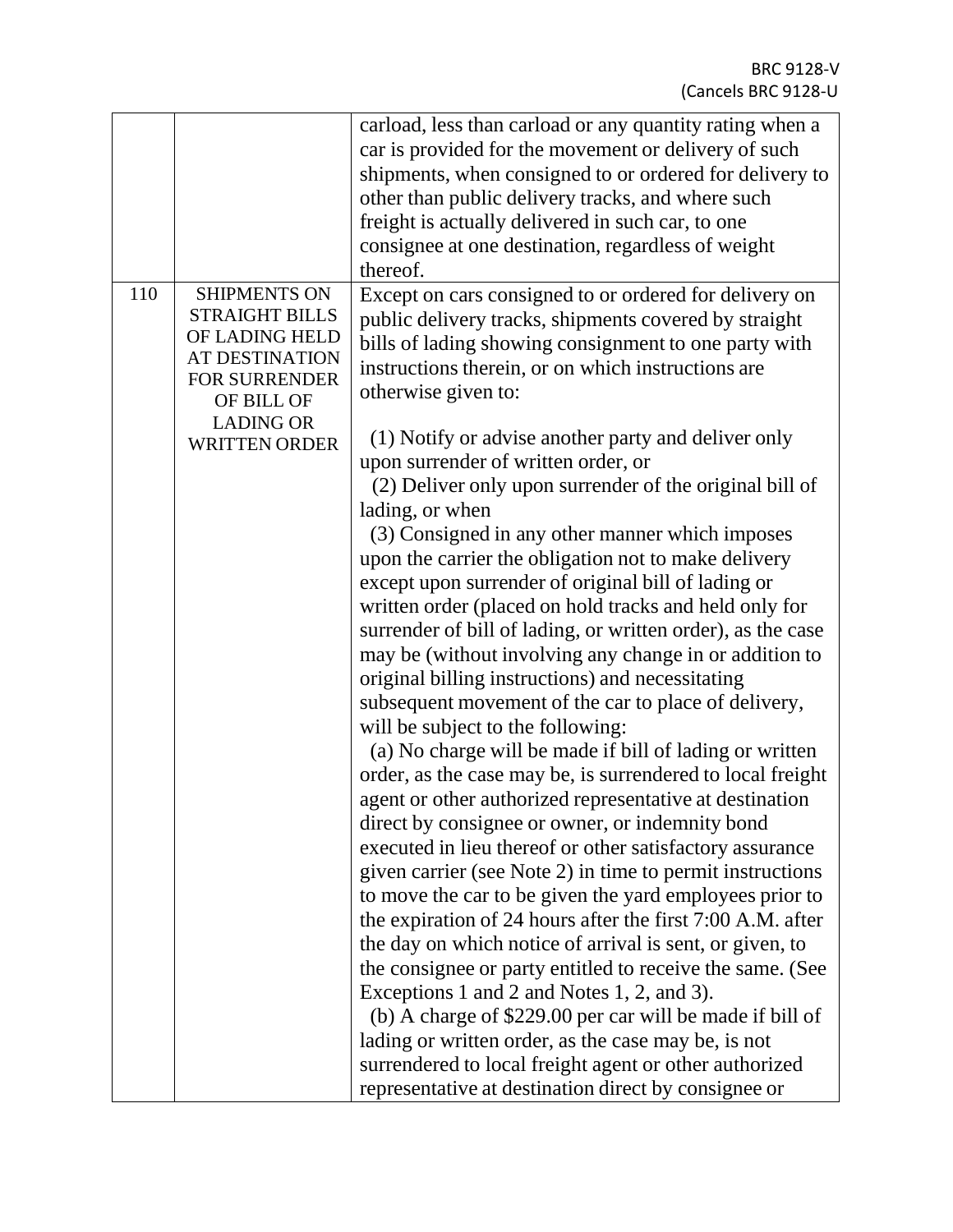|  | owner, or indemnity bond executed in lieu thereof or<br>other satisfactory assurance given carrier (see Note 2),<br>in time to permit instructions to move the car to be<br>given yard employees prior to the expiration of 24<br>hours after the first 7:00 A.M. after the day on which<br>notice of arrival is sent, or given, to the consignee or<br>party entitled to receive same. (See Exceptions 1 and 2)<br>and Notes $1, 2$ , and $3$ ).                                                                                                                                                                                                                                                                                                                                                                                                                                                                                                                                                                                                                                                                                                                                                                                                                                                                                                                                                                                                         |
|--|-----------------------------------------------------------------------------------------------------------------------------------------------------------------------------------------------------------------------------------------------------------------------------------------------------------------------------------------------------------------------------------------------------------------------------------------------------------------------------------------------------------------------------------------------------------------------------------------------------------------------------------------------------------------------------------------------------------------------------------------------------------------------------------------------------------------------------------------------------------------------------------------------------------------------------------------------------------------------------------------------------------------------------------------------------------------------------------------------------------------------------------------------------------------------------------------------------------------------------------------------------------------------------------------------------------------------------------------------------------------------------------------------------------------------------------------------------------|
|  | EXCEPTION 1.-If bill of lading or written order, as the<br>case may be, or indemnity bond or other satisfactory<br>assurance in lieu of the original bill of lading, or written<br>order, is not surrendered to local freight agent or other<br>authorized representative at destination direct by<br>consignee or owner, but is surrendered to agent at<br>billing point or other authorized representative at other<br>than destination, the following charges will be assessed:<br>(a) If bill of lading or written order, as the case may be,<br>or indemnity bond or other satisfactory assurance in<br>lieu of the original bill of lading or written order, is<br>surrendered in time to permit instructions to be<br>transmitted so as to reach yard employees at destination<br>prior to the expiration of 24 hours after the first 7:00<br>A.M. after the day on which notice of arrival is sent, or<br>given, to the consignee or party entitled to receive<br>same, \$114.00 per car. (See Note 1).<br>(b) If bill of lading or written order, as the case may be,<br>or indemnity bond or other satisfactory assurance in<br>lieu of the original bill of lading or written order is not<br>received in time to permit instructions to be transmitted<br>so as to reach yard employees at destination prior to the<br>expiration of 24 hours after the first 7:00 A.M. after the<br>day on which notice of arrival is sent, or given, to the |
|  | consignee or party entitled to receive same, \$229.00 per<br>car. (See Note 1).<br>EXCEPTION 2.-When a single change in the name of<br>consignor and/or consignee at destination and/or a<br>single change in or a single addition to the designation<br>of place of delivery at destination is made after arrival<br>at destination, and bill of lading, or written order is                                                                                                                                                                                                                                                                                                                                                                                                                                                                                                                                                                                                                                                                                                                                                                                                                                                                                                                                                                                                                                                                             |